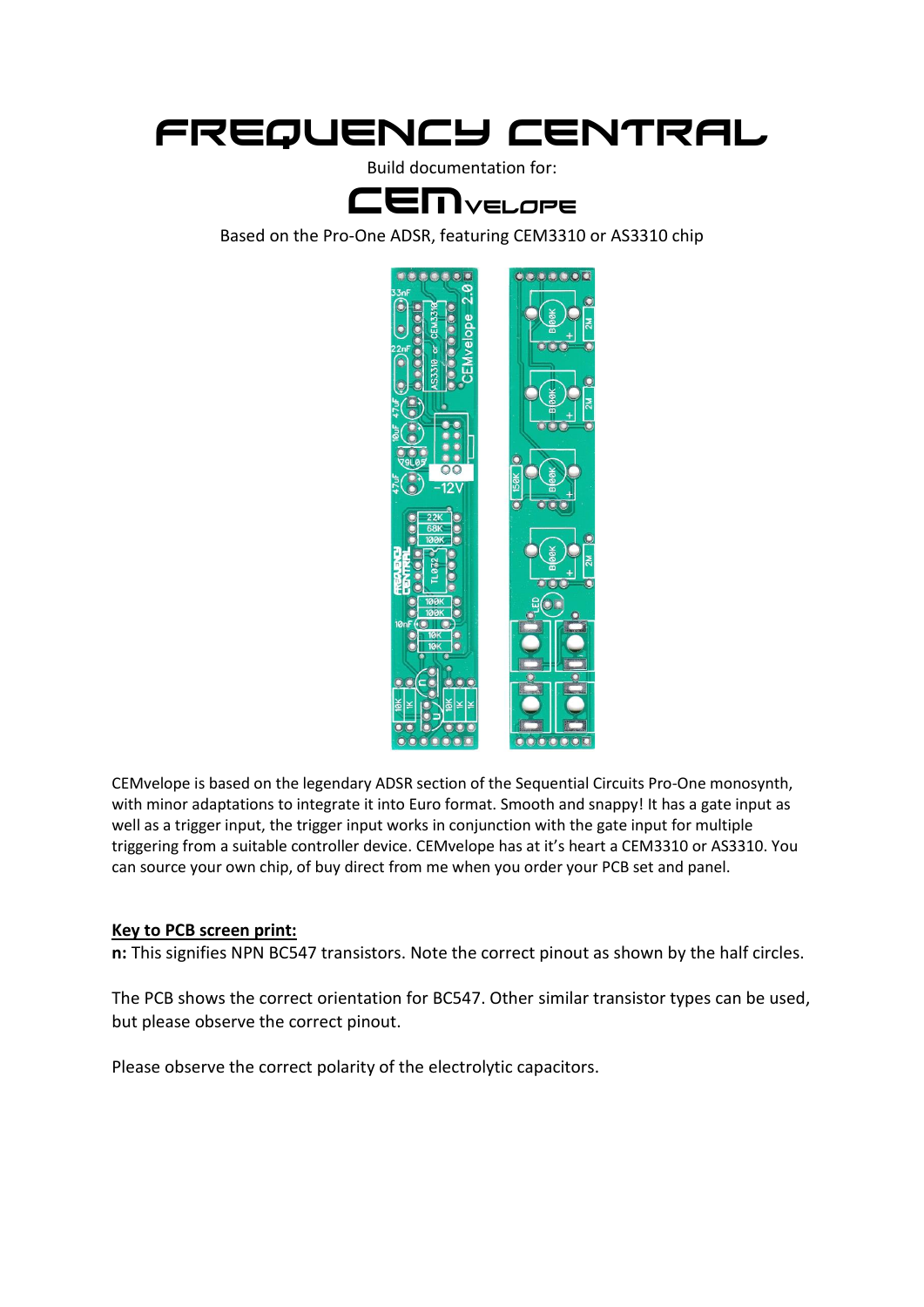#### **Bill of Materials**

| $1K \times 3$          | 10nFx1          | AS3310 or CEM3310      | Alpha 9mm B100K x                     |
|------------------------|-----------------|------------------------|---------------------------------------|
| $10K \times 4$         | 22nFx1          |                        | $\overline{4}$                        |
| $22K \times 1$         | 33nFx1          | TL072 x 1              |                                       |
| 68K                    | $10uF \times 1$ | BC547 x 2              | 3.5mm socket x 4                      |
| $100K \times 3$        | 47uF x 2        | 79L05 x 1              |                                       |
| 150K x 1               |                 | 3mm red LED x 1        | <b>Male header</b>                    |
| $2M \times 3$          |                 |                        | (cut to size)                         |
|                        |                 | 8 pin IC socket x 1    |                                       |
|                        |                 | 16 pin IC socket x 1   | <b>Female header</b>                  |
|                        |                 |                        | (cut to size)                         |
| All resistors 1/4 watt |                 | <b>CEMvelope PCBs</b>  |                                       |
| metal film.            |                 | <b>CEMvelope panel</b> | Box header x 1                        |
|                        |                 |                        | Davies 1900H knob x<br>$\overline{4}$ |

\*Damn! Tayda don't stock this part. I often ask them to. If you ask too then maybe they will!



### **Main PCB assembly**

- 1. Solder all resistors
- 2. Solder both IC sockets
- 3. Solder all three non-electrolytic capacitors
- 4. Solder both transistors and 79L09 watch the polarity!
- 5. Solder the power header.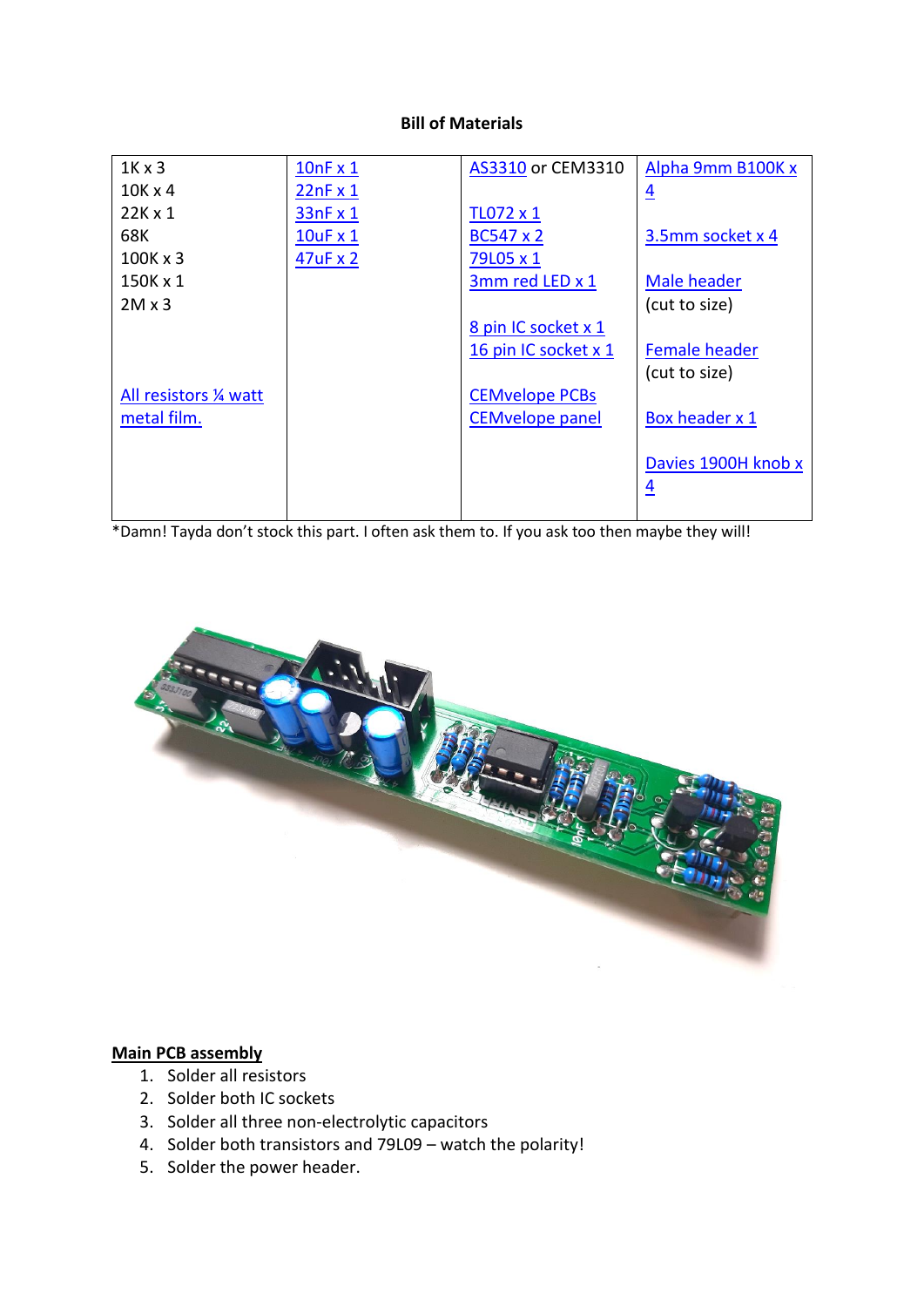- 6. Solder all electrolytic capacitors
- 7. Cut male headers to size and solder them into place. Make sure that they stick out of the bottom of the PCB.



#### **Pots 'n' sockets PCB**

- 1. Place all pots on the PCB, and fold over their mounting tabs at the rear of the PCB, then place the panel over them. This will assure that they are correctly positioned. Flip the whole lot over and solder the pots into place.
- 2. Place all sockets on the PCB, making sure the ground tabs line up with the PCB's ground pads, then place the panel over them. This will assure that the sockets are correctly positioned. Flip the whole lot over and solder the sockets into place.
- 3. Use cut off resistor legs to connect the sockets' ground tabs line up with the PCB's ground pads.
- 4. Cut female headers to size and solder them into place. Make sure that they stick out of the bottom of the PCB.

Note: Not all pots and sockets are equal in height. Providing you use the ones in the links provided, everything will line up perfectly.

There's no calibration to do! **But – make sure that you plug the main PCB into the pots 'n' sockets PCB the right way around!**